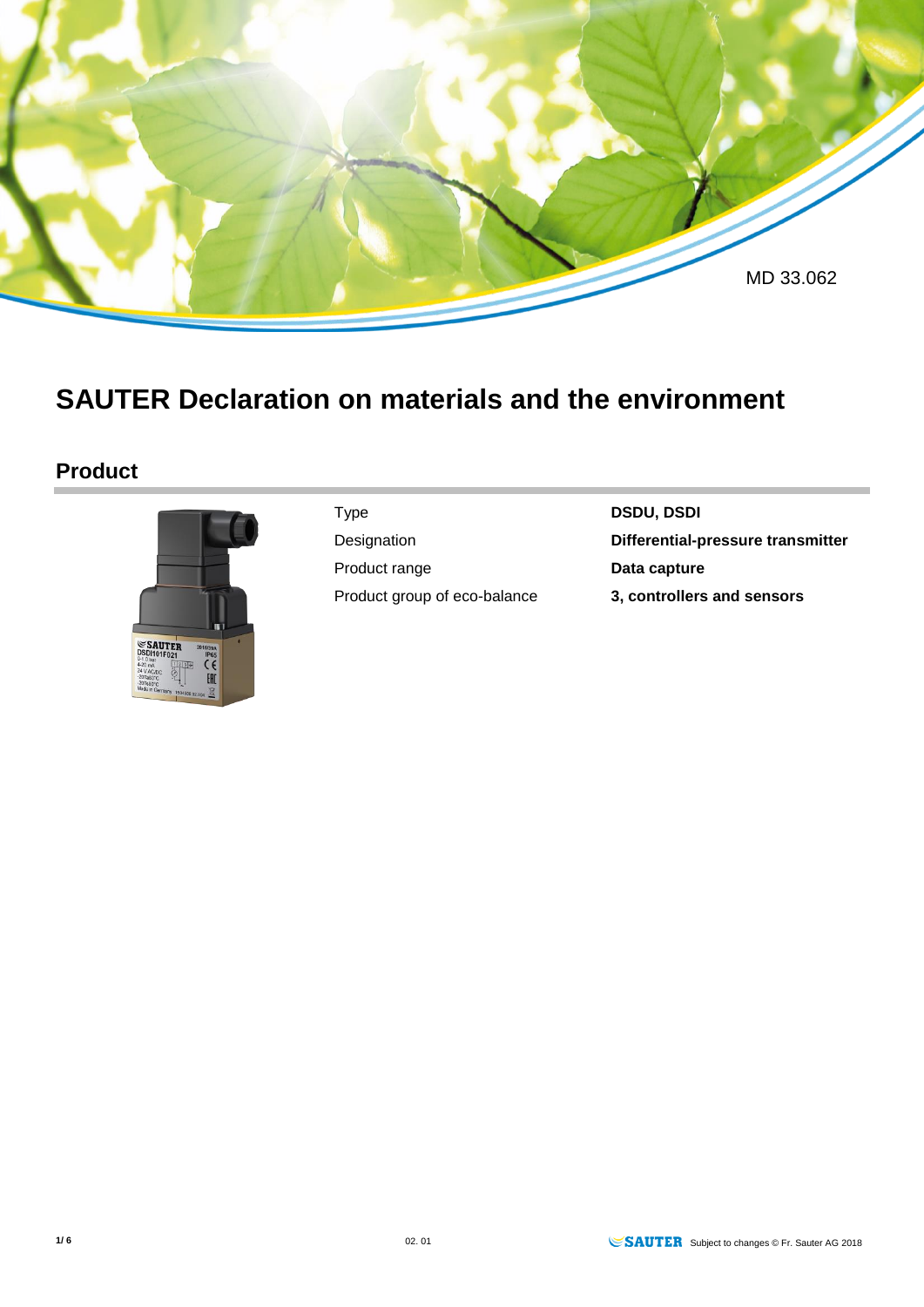| <b>Manufacturer</b>        | Fr. Sauter AG<br>Im Surinam 55, CH-4016 Basel        |                                     |  |
|----------------------------|------------------------------------------------------|-------------------------------------|--|
| <b>Product description</b> | CE conformity                                        |                                     |  |
|                            | Function, operation, maintenance,<br>service         | PDS 33.062                          |  |
| <b>Environmental risk</b>  | Fire protection according to                         | EN 60695-2-11, EN 60695-10-2        |  |
|                            | Fire load $1$                                        | 1.0 MJ                              |  |
|                            | Hazardous substances <sup>2</sup>                    | Conforming to RoHS 2011/65/EU       |  |
|                            | Banned substances (see link below)                   | Conforming to REACH<br>1907/2006/EC |  |
|                            | Parts containing halogen<br>(causingcorrosive smoke) | None                                |  |
|                            | Liquids polluting the aquatic<br>environment         | None                                |  |
|                            | Explosive substances                                 | None                                |  |
| Packaging <sup>3</sup>     | Cardboard $180 \times 135 \times 50$ mm              | 40.0 g                              |  |

## **Materials**

|                                 | Total weight of<br>product <sup>4</sup> | 619.7 g          | <b>Material Safety Data</b><br>Sheet (MSDS) | EU waste code <sup>5</sup> |
|---------------------------------|-----------------------------------------|------------------|---------------------------------------------|----------------------------|
| <b>Plastic</b>                  |                                         |                  |                                             |                            |
| PA.                             |                                         | 31.1 g           | Yes                                         | 20 01 39                   |
| <b>NBR</b>                      |                                         | 3.5 <sub>g</sub> | Yes                                         | 20 01 39                   |
| <b>Metal</b>                    |                                         |                  |                                             |                            |
| Steel of different alloys       |                                         | 47.3 $g$         | Not required                                | 20 01 40                   |
| Brass of different alloys       |                                         | 463.7 $g$        | Not required                                | 20 01 40                   |
| Aluminium of different alloys   |                                         | 72.6 g           | Not required                                | 20 01 40                   |
| <b>Printed circuit board</b>    |                                         |                  |                                             |                            |
| Assembled PCB, lead-free solder |                                         | 9.5 <sub>g</sub> | Not required                                | 20 01 36                   |
| <b>Various</b>                  |                                         |                  |                                             |                            |
| None                            |                                         |                  |                                             |                            |

#### **Special components**

None

 1 See **Remarks** on last page

 $2$  Only applies to electrical devices

 $3$  Directive 94/62/EC and follow-on document, ruling 97/129/EC

<sup>4</sup> See **Remarks** on last page

<sup>5</sup> Directive 75/442/EEC and follow-on document, ruling 2001/118/EC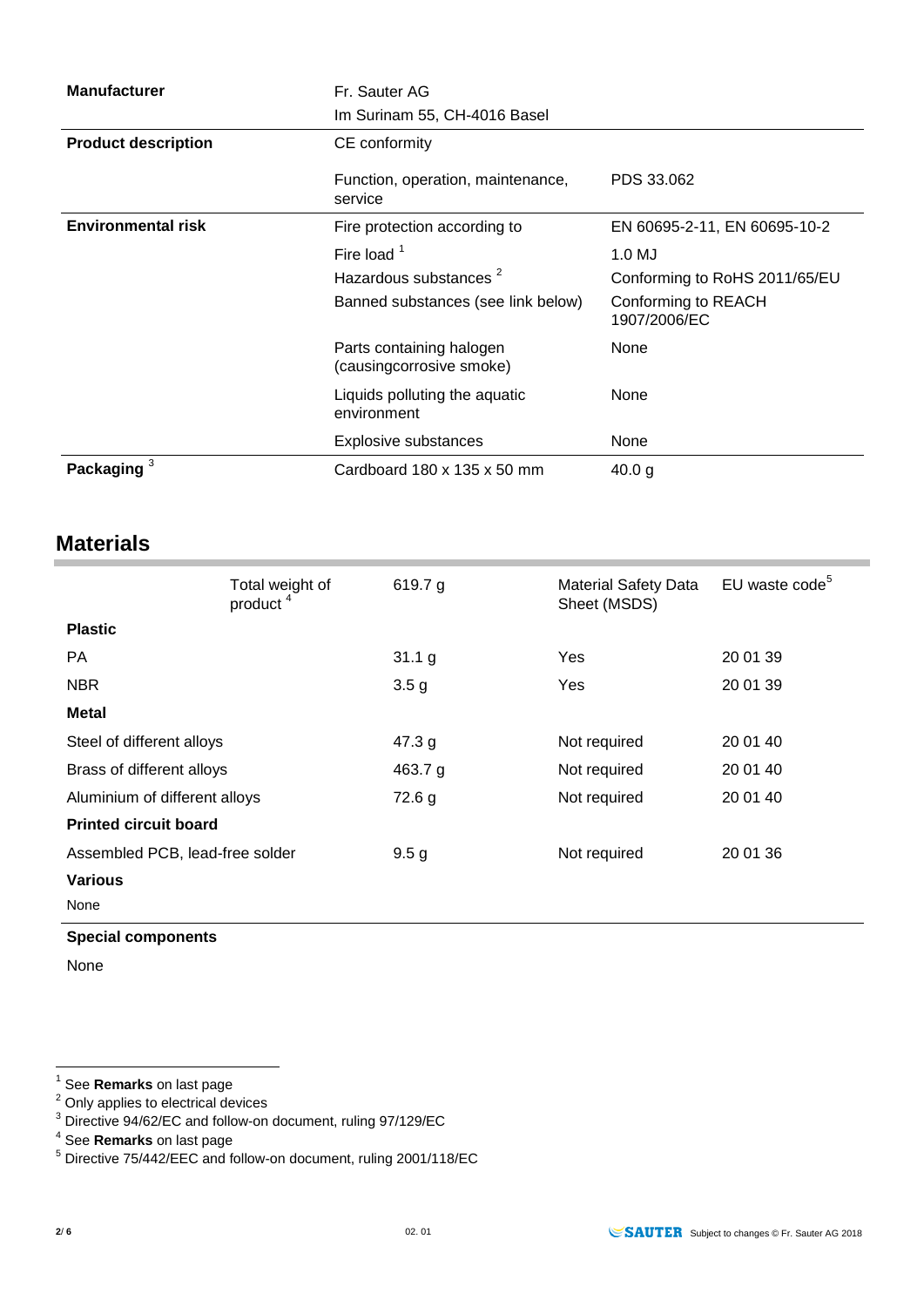**Note** 

The materials balance and calculation of the environmental impact presented below refer to the type DSDU, DSDI.

## **Materials balance**



## **Energy requirement in the utilisation phase**

Power requirement for component

| Minimum power consumption           |          |  |
|-------------------------------------|----------|--|
| Average power consumption           | 1.5 W    |  |
| Typical energy consumption per year | 12.8 kWh |  |

The energy requirement evaluation was performed for a typical utilisation scenario. The European electricity mix from ecoinvent 2.2 was used to evaluate the power consumption in the utilisation phase.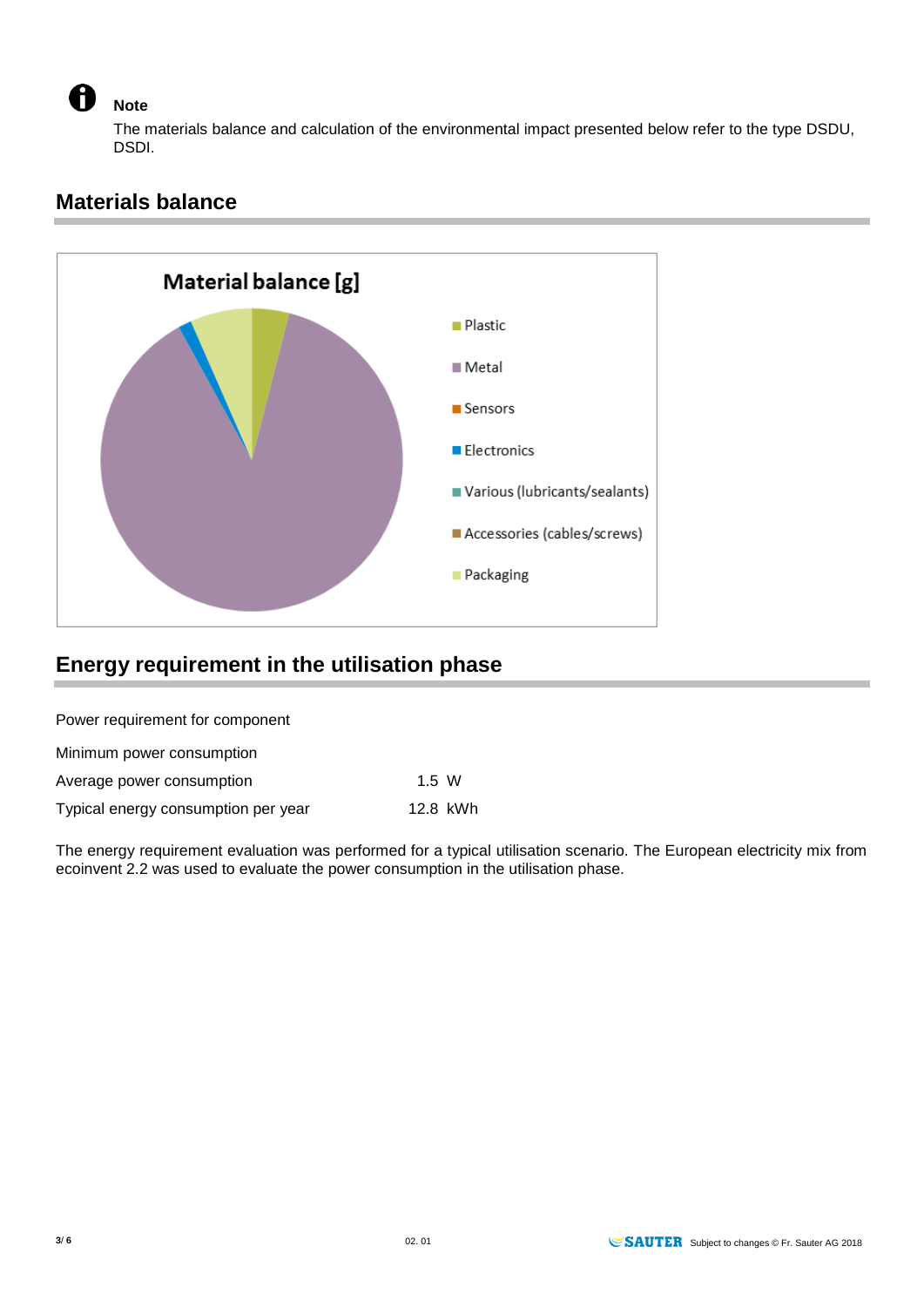## **Calculation of the environmental impact**

Evaluation over the entire life stage of 8 years in a typical utilisation scenario. The results shown are based on a method of ecological scarcity that combines various environmental effects into an "environmental impact points" key figure. The method is based on Switzerland's environmental targets and evaluates the individual effects depending on the "Distance to Target".

| Indicator                                                                                  | Unit                   | <b>Production</b> | <b>Utilisation</b> | Disposal     | <b>Total</b> |
|--------------------------------------------------------------------------------------------|------------------------|-------------------|--------------------|--------------|--------------|
|                                                                                            |                        |                   |                    |              |              |
| Global warming potential (GWP),<br>IPCC 2007, 100a                                         | kg CO <sub>2</sub> eg. | 3.1               | 56.4               | 0.0          | 59.5         |
| Cumulative energy demand (non-                                                             |                        |                   |                    |              |              |
| renewable resources)                                                                       | MJ eq.                 | 58                | 1'140              | 0.2          | 1'200        |
|                                                                                            |                        |                   |                    |              |              |
| (renewable resources)                                                                      | MJ eq.                 | 10.5              | 87                 | 0.00         | 97           |
|                                                                                            |                        |                   |                    |              |              |
| Acidification potential, CML 2001                                                          | kg SO <sub>2</sub> eq. | 6.85E-02          | 2.32E-01           | 8.42E-05     | 3.01E-01     |
|                                                                                            |                        |                   |                    |              |              |
| 2001                                                                                       | kg PO4-- eq.           | 6.99E-02          | $1.85E-01$         | $3.51E - 05$ | 2.55E-01     |
|                                                                                            |                        |                   |                    |              |              |
| 2001                                                                                       | kg C2H4 eq.            | 2.93E-03          | 9.35E-03           | 3.42E-06     | 1.23E-02     |
|                                                                                            |                        |                   |                    |              |              |
| Ecological scarcity 2006: Total                                                            | <b>IUBP</b>            | 26'900            | 57'500             | 170          | 85'000       |
| Cumulative energy demand<br>Eutrophication potential, CML<br>Ozone creation potential, CML |                        |                   |                    |              |              |



The relationship of the contributions made by the utilisation in comparison to those made by the reduction and disposal depends on the intensity of the utilisation (utilisation scenario).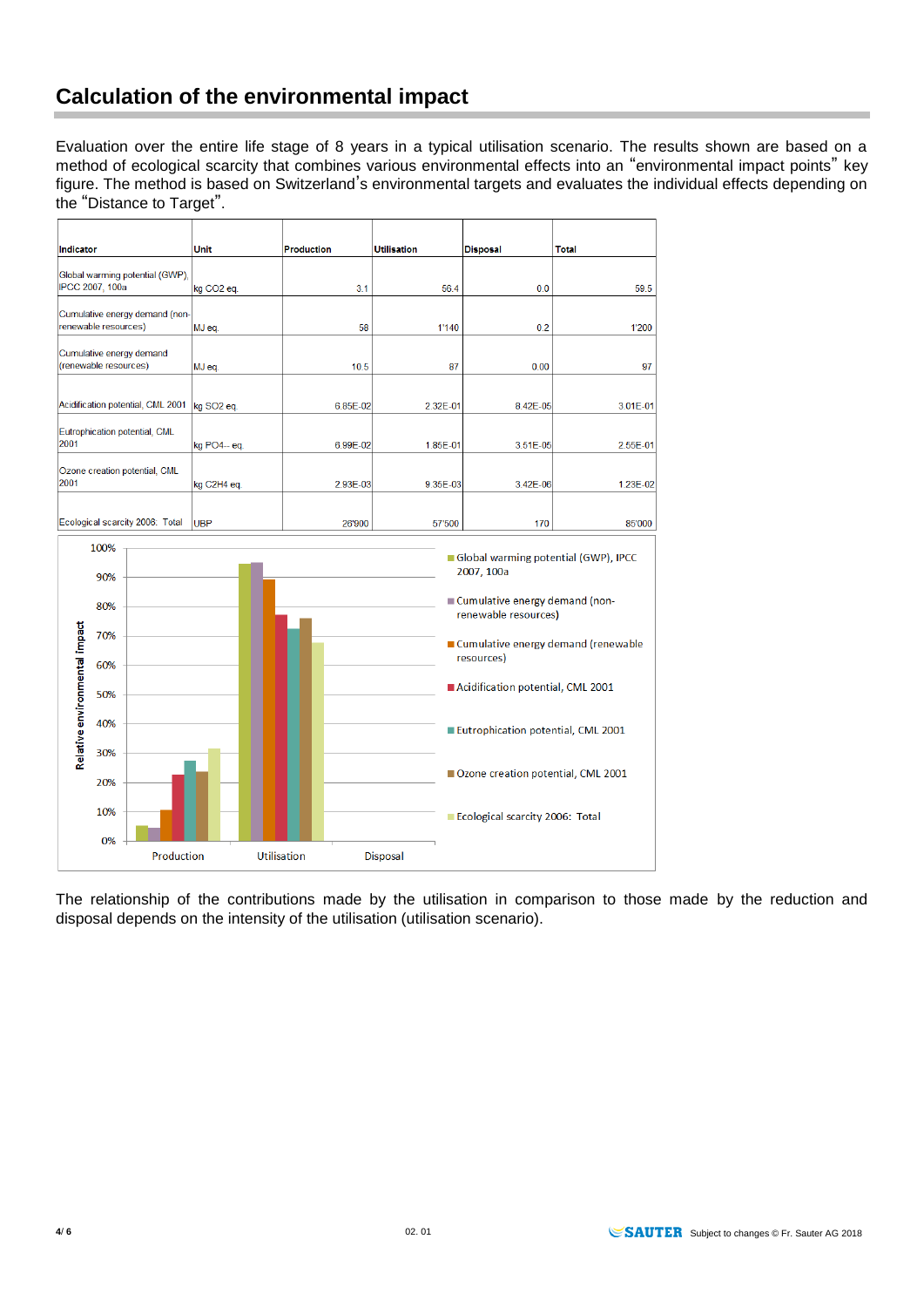

#### **Product:**

The device must be disposed of as waste from electrical and electronic equipment (electrical/electronic scrap) and must not be disposed of as household waste. This applies in particular to the assembled PCB.

Special treatment for special components may be compulsory by law or may make ecological sense.

#### **Packaging:**

Recyclable

The local and currently valid laws (WEEE2012/19/EU) must be observed.

#### **Special information:**

|                                | None                                                                                                                                                                                                                                                                  |                                                          |  |
|--------------------------------|-----------------------------------------------------------------------------------------------------------------------------------------------------------------------------------------------------------------------------------------------------------------------|----------------------------------------------------------|--|
| <b>Remarks</b>                 | <sup>(1)</sup> Depending on the fire load for the type:                                                                                                                                                                                                               |                                                          |  |
|                                | DSDU101F021                                                                                                                                                                                                                                                           | 1.0 MJ                                                   |  |
|                                | DSDU103F021                                                                                                                                                                                                                                                           | 1.0 MJ                                                   |  |
|                                | DSDU106F021                                                                                                                                                                                                                                                           | 1.0 MJ                                                   |  |
|                                | DSDI101F021                                                                                                                                                                                                                                                           | 1.0 MJ                                                   |  |
|                                | DSDI103F021                                                                                                                                                                                                                                                           | 1.0 MJ                                                   |  |
|                                | DSDI106F021                                                                                                                                                                                                                                                           | 1.0 MJ                                                   |  |
|                                | <sup>(2)</sup> Depending on the weight of the type:                                                                                                                                                                                                                   |                                                          |  |
|                                | DSDU101F021                                                                                                                                                                                                                                                           | 619.7 g                                                  |  |
|                                | DSDU103F021                                                                                                                                                                                                                                                           | 619.7 g                                                  |  |
|                                | DSDU106F021                                                                                                                                                                                                                                                           | 619.7 g                                                  |  |
|                                | DSDI101F021                                                                                                                                                                                                                                                           | 619.7 $g$                                                |  |
|                                | DSDI103F021                                                                                                                                                                                                                                                           | 619.7 g                                                  |  |
|                                | DSDI106F021                                                                                                                                                                                                                                                           | 619.7 g                                                  |  |
| How the environment benefits   | With these products we make a significant contribution to energy savings in<br>buildings and to reducing global warming.                                                                                                                                              |                                                          |  |
|                                | In the Green Building area, our products ensure that customer requirements<br>are fulfilled optimally and that there is cost efficiency over the entire building<br>life-cycle.                                                                                       |                                                          |  |
|                                |                                                                                                                                                                                                                                                                       | (Alternativelya place for specific technical advantages) |  |
| <b>Extent of applicability</b> | This declaration is an environmental declaration based on ISO 14025 and<br>describes the environmental impact of the product over its entire life stage.<br>The declaration is made in a compact form without an external check or<br>registration.                   |                                                          |  |
|                                | The data gathered with existing data inventories for production processes<br>has been evaluated from the ecoinvent 2.2 European database.                                                                                                                             |                                                          |  |
|                                | For the determination of the energy requirement during the utilisation phase<br>of the product, standard HVAC applications and average climatic conditions<br>in Switzerland were assumed, based on the ecological accounting for the<br>corresponding product group. |                                                          |  |